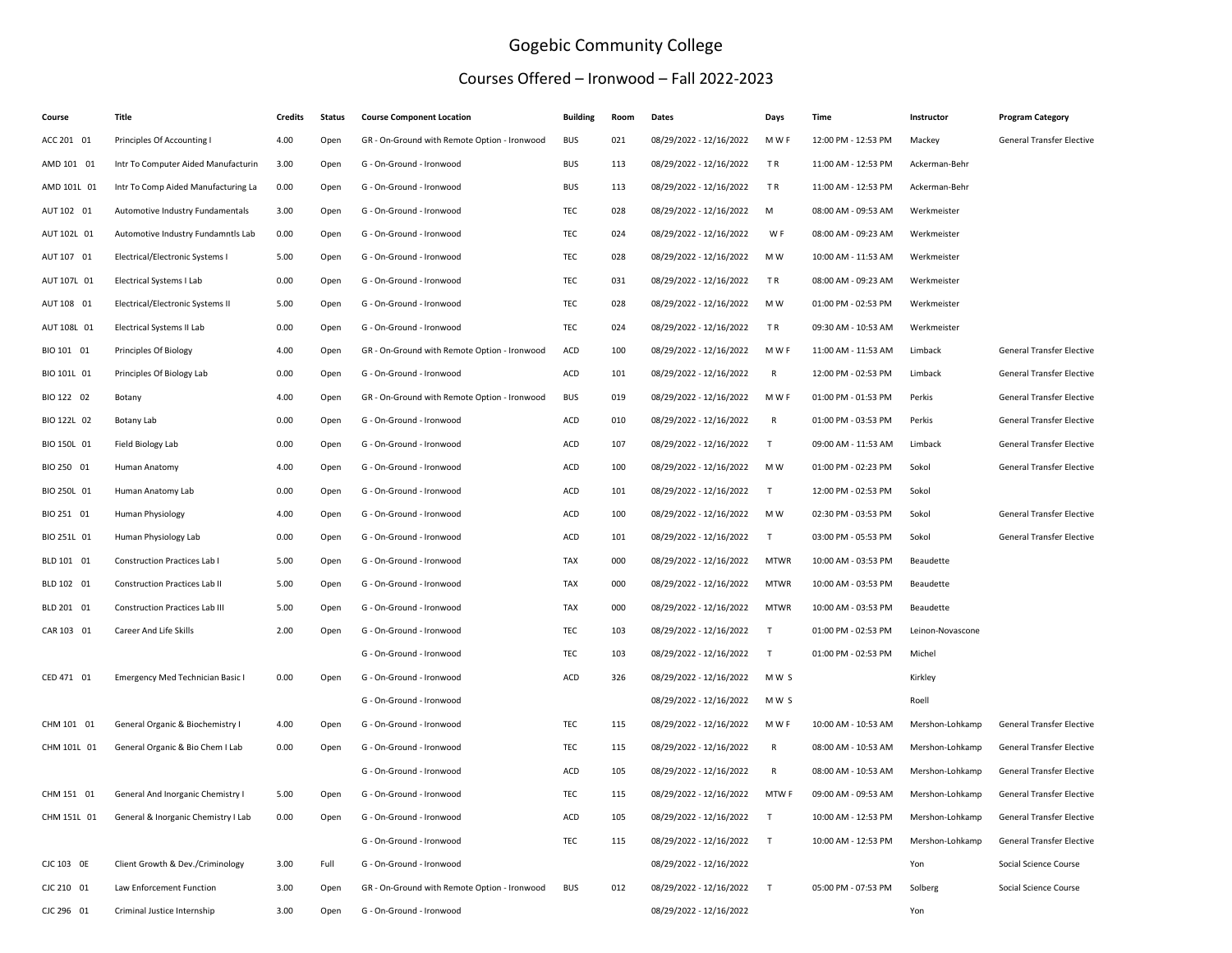| CMV 160 01 | Class A Tractor Trailer Basic Class   | 5.00  | Open | G - On-Ground - Ironwood | TEC | 027 | 08/29/2022 - 12/16/2022 | <b>MTWR</b>  | 11:15 AM - 01:00 PM | Hicks    |
|------------|---------------------------------------|-------|------|--------------------------|-----|-----|-------------------------|--------------|---------------------|----------|
| CMV 170 01 | Class A Tractor Trailer Non-Driving   | 4.00  | Open | G - On-Ground - Ironwood | TEC |     | 08/29/2022 - 12/16/2022 | <b>MTWR</b>  | 08:00 AM - 10:53 AM | Smee     |
| CMV 180 01 | Class A Tractor Trailer Driving       | 7.00  | Open | G - On-Ground - Ironwood |     |     | 08/29/2022 - 12/16/2022 | <b>MTWR</b>  | 08:15 AM - 11:30 AM | Smee     |
| COL 101 01 | College & Transfer Readiness          | 1.00  | Open | G - On-Ground - Ironwood | TEC | 112 | 08/29/2022 - 12/16/2022 | м            | 01:00 PM - 01:53 PM | Jackson  |
| COL 101 02 | College & Transfer Readiness          | 1.00  | Open | G - On-Ground - Ironwood | TEC | 112 | 08/29/2022 - 12/16/2022 | м            | 03:00 PM - 03:53 PM | Jackson  |
| COL 101 03 | College & Transfer Readiness          | 1.00  | Open | G - On-Ground - Ironwood | TEC | 112 | 08/29/2022 - 12/16/2022 | Τ            | 10:00 AM - 10:53 AM | Jackson  |
| COL 102 01 | College & Career Readiness            | 1.00  | Open | On Campus - Ironwood     | TEC | 112 | 08/29/2022 - 12/16/2022 | м            | 04:00 PM - 04:53 PM | Franzoi  |
| COL 102 02 | <b>College &amp; Career Readiness</b> | 1.00  | Open | G - On-Ground - Ironwood | TEC | 112 | 08/29/2022 - 12/16/2022 | м            | 10:00 AM - 10:53 AM | Franzoi  |
| COL 102 03 | College & Career Readiness            | 1.00  | Open | G - On-Ground - Ironwood | TEC | 112 | 08/29/2022 - 12/16/2022 | R            | 11:00 AM - 11:53 AM | Franzoi  |
| COL 102 08 | College & Career Readiness            | 1.00  | Open | G - On-Ground - Ironwood | TEC | 112 | 08/29/2022 - 12/16/2022 | Τ            | 04:00 PM - 04:53 PM | Franzoi  |
| COS 101 01 | Cosmetology Laboratory I              | 10.00 | Open | G - On-Ground - Ironwood | TEC | 035 | 08/29/2022 - 12/16/2022 | <b>MTWRF</b> | 10:00 AM - 03:53 PM | Hocking  |
|            |                                       |       |      | G - On-Ground - Ironwood | TEC | 035 | 08/29/2022 - 12/16/2022 | <b>MTWRF</b> | 10:00 AM - 03:53 PM | Erickson |
| COS 102 01 | Cosmetology Theory I                  | 6.00  | Open | G - On-Ground - Ironwood | TEC | 035 | 08/29/2022 - 12/16/2022 | <b>MTWRF</b> | 08:00 AM - 09:53 AM | Hocking  |
|            |                                       |       |      | G - On-Ground - Ironwood | TEC | 035 | 08/29/2022 - 12/16/2022 | <b>MTWRF</b> | 08:00 AM - 09:53 AM | Erickson |
| COS 103 01 | Cosmetology Laboratory II             | 10.00 | Open | G - On-Ground - Ironwood | TEC | 035 | 08/29/2022 - 12/16/2022 | <b>MTWRF</b> | 10:00 AM - 03:53 PM | Hocking  |
|            |                                       |       |      | G - On-Ground - Ironwood | TEC | 035 | 08/29/2022 - 12/16/2022 | <b>MTWRF</b> | 10:00 AM - 03:53 PM | Erickson |
| COS 104 01 | Cosmetology Theory II                 | 6.00  | Open | G - On-Ground - Ironwood | TEC | 035 | 08/29/2022 - 12/16/2022 | <b>MTWRF</b> | 08:00 AM - 09:53 AM | Hocking  |
|            |                                       |       |      | G - On-Ground - Ironwood | TEC | 035 | 08/29/2022 - 12/16/2022 | <b>MTWRF</b> | 08:00 AM - 09:53 AM | Erickson |
| COS 105 01 | Cosmetology Lab III                   | 10.00 | Open | G - On-Ground - Ironwood | TEC | 035 | 08/29/2022 - 12/16/2022 | <b>MTWRF</b> | 10:00 AM - 03:53 PM | Hocking  |
|            |                                       |       |      | G - On-Ground - Ironwood | TEC | 035 | 08/29/2022 - 12/16/2022 | <b>MTWRF</b> | 10:00 AM - 03:53 PM | Erickson |
| COS 106 01 | Cosmetology Theory III                | 6.00  | Open | G - On-Ground - Ironwood | TEC | 035 | 08/29/2022 - 12/16/2022 | <b>MTWRF</b> | 08:00 AM - 09:53 AM | Hocking  |
|            |                                       |       |      | G - On-Ground - Ironwood | TEC | 035 | 08/29/2022 - 12/16/2022 | <b>MTWRF</b> | 08:00 AM - 09:53 AM | Erickson |
| COS 107 01 | Cosmetology Supplemental Lab          | 1.00  | Open | G - On-Ground - Ironwood | TEC | 035 | 08/29/2022 - 12/16/2022 | <b>MTWRF</b> | 10:00 AM - 03:53 PM | Hocking  |
|            |                                       |       |      | G - On-Ground - Ironwood | TEC | 035 | 08/29/2022 - 12/16/2022 | <b>MTWRF</b> | 10:00 AM - 03:53 PM | Erickson |
| COS 108 01 | Cosmetology Supplemental Lab          | 2.00  | Open | G - On-Ground - Ironwood | TEC | 035 | 08/29/2022 - 12/16/2022 | <b>MTWRF</b> | 10:00 AM - 03:53 PM | Hocking  |
|            |                                       |       |      | G - On-Ground - Ironwood | TEC | 035 | 08/29/2022 - 12/16/2022 | <b>MTWRF</b> | 10:00 AM - 03:53 PM | Erickson |
| COS 109 01 | Cosmetology Supplemental Lab          | 3.00  | Open | G - On-Ground - Ironwood | TEC | 035 | 08/29/2022 - 12/16/2022 | <b>MTWRF</b> | 10:00 AM - 03:53 PM | Hocking  |
|            |                                       |       |      | G - On-Ground - Ironwood | TEC | 035 | 08/29/2022 - 12/16/2022 | <b>MTWRF</b> | 10:00 AM - 03:53 PM | Erickson |
| COS 110 01 | Cosmetology Supplemental Lab          | 4.00  | Open | G - On-Ground - Ironwood | TEC | 035 | 08/29/2022 - 12/16/2022 | <b>MTWRF</b> | 10:00 AM - 03:53 PM | Hocking  |
|            |                                       |       |      | G - On-Ground - Ironwood | TEC | 035 | 08/29/2022 - 12/16/2022 | <b>MTWRF</b> | 10:00 AM - 03:53 PM | Erickson |
| COS 111 01 | Cosmetology Supplemental Lab          | 5.00  | Open | G - On-Ground - Ironwood | TEC | 035 | 08/29/2022 - 12/16/2022 | <b>MTWRF</b> | 10:00 AM - 03:53 PM | Hocking  |
|            |                                       |       |      | G - On-Ground - Ironwood | TEC | 035 | 08/29/2022 - 12/16/2022 | <b>MTWRF</b> | 10:00 AM - 03:53 PM | Erickson |
| COS 112 01 | Cosmetology Lab IV                    | 6.00  | Open | G - On-Ground - Ironwood | TEC | 035 | 08/29/2022 - 12/16/2022 | <b>MTWRF</b> | 10:00 AM - 03:53 PM | Hocking  |
|            |                                       |       |      | G - On-Ground - Ironwood | TEC | 035 | 08/29/2022 - 12/16/2022 | <b>MTWRF</b> | 10:00 AM - 03:53 PM | Erickson |
| COS 113 01 | Cosmetology Theory IV                 | 2.00  | Open | G - On-Ground - Ironwood | TEC | 035 | 08/29/2022 - 12/16/2022 | <b>MTWRF</b> | 08:00 AM - 09:53 AM | Hocking  |
|            |                                       |       |      | G - On-Ground - Ironwood | TEC | 035 | 08/29/2022 - 12/16/2022 | <b>MTWRF</b> | 08:00 AM - 09:53 AM | Erickson |
| COS 114 01 | Manicuring Lab                        | 6.00  | Open | G - On-Ground - Ironwood | TEC | 035 | 08/29/2022 - 12/16/2022 | <b>MTWRF</b> | 10:00 AM - 03:53 PM | Hocking  |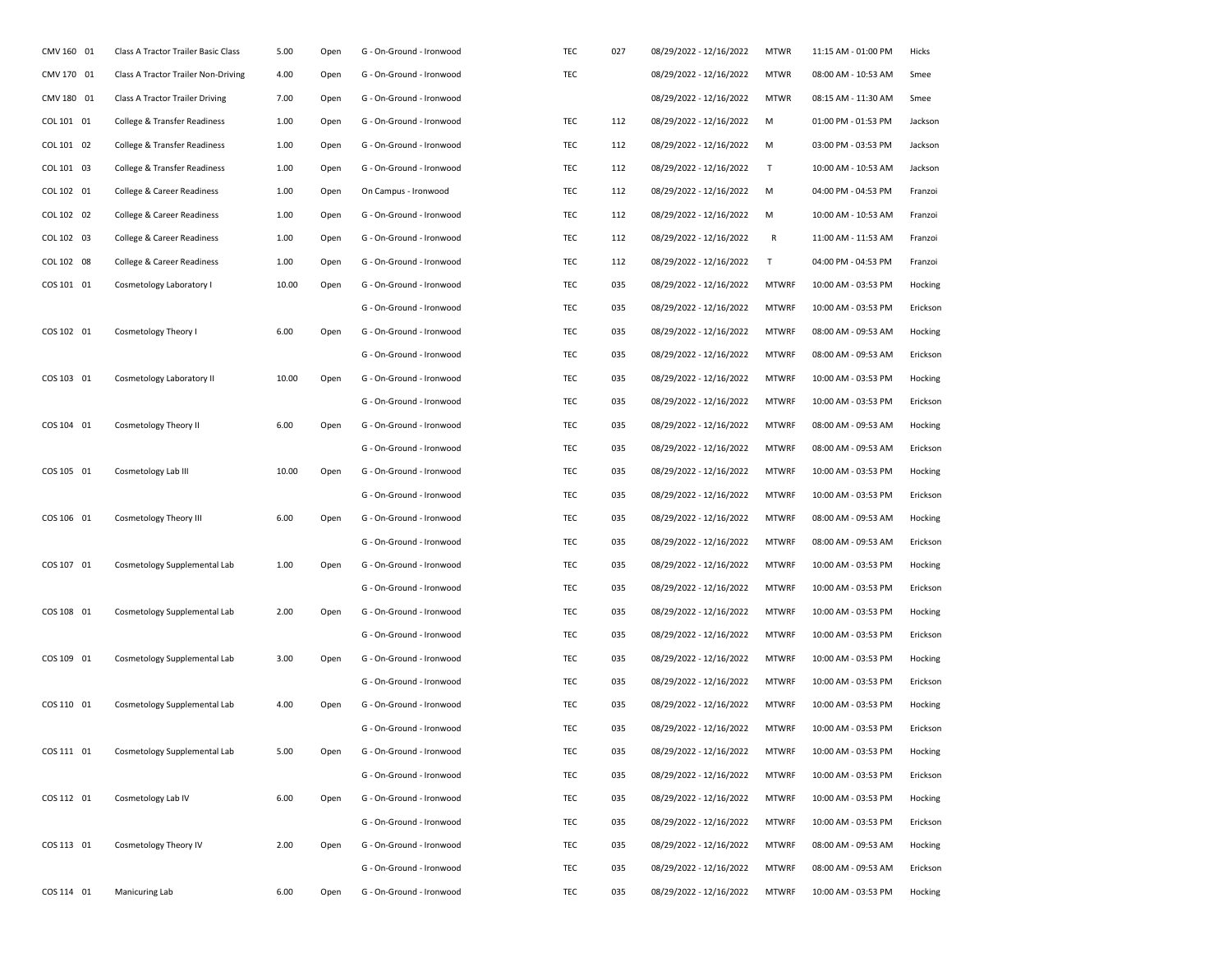|              |                                    |      |      | G - On-Ground - Ironwood                      | TEC        | 035 | 08/29/2022 - 12/16/2022 | <b>MTWRF</b> | 10:00 AM - 03:53 PM | Erickson  |                                                 |
|--------------|------------------------------------|------|------|-----------------------------------------------|------------|-----|-------------------------|--------------|---------------------|-----------|-------------------------------------------------|
| COS 115 01   | <b>Manicuring Theory</b>           | 2.00 | Open | G - On-Ground - Ironwood                      | TEC        | 035 | 08/29/2022 - 12/16/2022 | <b>MTWRF</b> | 08:00 AM - 09:53 AM | Hocking   |                                                 |
|              |                                    |      |      | G - On-Ground - Ironwood                      | TEC        | 035 | 08/29/2022 - 12/16/2022 | <b>MTWRF</b> | 08:00 AM - 09:53 AM | Erickson  |                                                 |
| COS 116 01   | Cosmetology Instructor Train Lab   | 6.00 | Open | G - On-Ground - Ironwood                      | TEC        | 035 | 08/29/2022 - 12/16/2022 | <b>MTWRF</b> | 10:00 AM - 03:53 PM | Hocking   |                                                 |
|              |                                    |      |      | G - On-Ground - Ironwood                      | TEC        | 035 | 08/29/2022 - 12/16/2022 | <b>MTWRF</b> | 10:00 AM - 03:53 PM | Erickson  |                                                 |
| COS 117 01   | Cosmetology Instructor Training    | 5.00 | Open | G - On-Ground - Ironwood                      | TEC        | 035 | 08/29/2022 - 12/16/2022 | <b>MTWRF</b> | 08:00 AM - 09:53 AM | Hocking   |                                                 |
|              |                                    |      |      | G - On-Ground - Ironwood                      | TEC        | 035 | 08/29/2022 - 12/16/2022 | <b>MTWRF</b> | 08:00 AM - 09:53 AM | Erickson  |                                                 |
| DRA 101 01   | Introduction To Theater            | 3.00 | Open | G - On-Ground - Ironwood                      | <b>BUS</b> | 022 | 08/29/2022 - 12/16/2022 | M W F        | 10:00 AM - 10:53 AM | Fashbaugh | Humanities Course/General Transfer Elective     |
| DWG 105 01   | Intro To 2D AutoCad                | 4.00 | Open | G - On-Ground - Ironwood                      | TEC        | 029 | 08/29/2022 - 12/16/2022 | TR           | 11:00 AM - 11:53 AM | Svoke     |                                                 |
| DWG 105L 01  | Intro to 2D AutoCad Lab            | 0.00 | Open | G - On-Ground - Ironwood                      | TEC        | 029 | 08/29/2022 - 12/16/2022 | $\top$       | 12:00 PM - 01:53 PM | Svoke     |                                                 |
|              |                                    |      |      | G - On-Ground - Ironwood                      | TEC        | 029 | 08/29/2022 - 12/16/2022 | W            | 02:00 PM - 03:53 PM | Svoke     |                                                 |
| DWG 200 01   | <b>Strength Of Materials</b>       | 3.00 | Open | G - On-Ground - Ironwood                      | TEC        | 027 | 08/29/2022 - 12/16/2022 | <b>MTW</b>   | 02:00 PM - 02:53 PM | Hicks     |                                                 |
| DWG 200L 01  | Strength Of Materials Lab          | 0.00 | Open | G - On-Ground - Ironwood                      | TEC        | 027 | 08/29/2022 - 12/16/2022 | R            | 02:00 PM - 02:53 PM | Hicks     |                                                 |
| DWG 201 01   | Architectural Drawing & Design     | 4.00 | Open | G - On-Ground - Ironwood                      | TEC        | 029 | 08/29/2022 - 12/16/2022 | M            | 10:00 AM - 10:53 AM | Svoke     |                                                 |
|              |                                    |      |      | G - On-Ground - Ironwood                      | TEC        | 029 | 08/29/2022 - 12/16/2022 | R            | 01:00 PM - 01:53 PM | Svoke     |                                                 |
| DWG 201L 01  | Architectural Drawing & Design Lab | 0.00 | Open | G - On-Ground - Ironwood                      | TEC        | 029 | 08/29/2022 - 12/16/2022 | W            | 12:00 PM - 01:53 PM | Svoke     |                                                 |
|              |                                    |      |      | G - On-Ground - Ironwood                      | TEC        | 029 | 08/29/2022 - 12/16/2022 | F.           | 01:00 PM - 02:53 PM | Svoke     |                                                 |
| DWG 202 01   | <b>Tool Design</b>                 | 4.00 | Open | G - On-Ground - Ironwood                      | TEC        | 029 | 08/29/2022 - 12/16/2022 | M W          | 11:00 AM - 11:53 AM | Svoke     |                                                 |
| DWG 202L 01  | Tool Design Lab                    | 0.00 | Open | G - On-Ground - Ironwood                      | TEC        | 029 | 08/29/2022 - 12/16/2022 | M            | 12:00 PM - 01:53 PM | Svoke     |                                                 |
|              |                                    |      |      | G - On-Ground - Ironwood                      | TEC        | 029 | 08/29/2022 - 12/16/2022 | F.           | 11:00 AM - 12:53 PM | Svoke     |                                                 |
| ECO 201 01   | Macroeconomics                     | 3.00 | Open | G - On-Ground - Ironwood                      | <b>BUS</b> | 021 | 08/29/2022 - 12/16/2022 | M W F        | 09:00 AM - 09:53 AM | Mackey    | Social Science Course/General Transfer Elective |
| EDU 201 01   | Intro To Education                 | 3.00 | Open | R - Remote                                    |            |     | 08/29/2022 - 12/16/2022 | M W F        | 11:00 AM - 11:53 AM | Staff     |                                                 |
| EGR 101 01   | <b>Engineering Graphics</b>        | 2.00 | Open | G - On-Ground - Ironwood                      | TEC        | 029 | 08/29/2022 - 12/16/2022 | $\mathsf{T}$ | 02:00 PM - 02:53 PM | Svoke     | General Transfer Elective                       |
| EGR 101L 01  | <b>Engineering Graphics Lab</b>    | 0.00 | Open | G - On-Ground - Ironwood                      | TEC        | 029 | 08/29/2022 - 12/16/2022 | R            | 02:00 PM - 03:53 PM | Svoke     | General Transfer Elective                       |
| ENG 100 D 01 | Accelerated Learning Program       | 3.00 | Open | G - On-Ground - Ironwood                      | ACD        | 300 | 08/29/2022 - 12/16/2022 | M W          | 10:00 AM - 10:53 AM | Jansson   |                                                 |
|              |                                    |      |      | O - Online                                    |            |     | 08/29/2022 - 12/16/2022 | F.           |                     | Jansson   |                                                 |
| ENG 100 D 02 | Accelerated Learning Program       | 3.00 | Open | G - On-Ground - Ironwood                      | ACD        | 302 | 08/29/2022 - 12/16/2022 | TR           | 01:00 PM - 02:23 PM | Staff     |                                                 |
| ENG 101 01   | <b>English Composition I ALP</b>   | 3.00 | Open | G - On-Ground - Ironwood                      | ACD        | 300 | 08/29/2022 - 12/16/2022 | M W          | 09:00 AM - 09:53 AM | Jansson   | General Transfer Elective                       |
|              |                                    |      |      | O - Online                                    |            |     | 08/29/2022 - 12/16/2022 | F.           |                     | Jansson   | General Transfer Elective                       |
| ENG 101 02   | English Composition I ALP          | 3.00 | Open | G - On-Ground - Ironwood                      | ACD        | 302 | 08/29/2022 - 12/16/2022 | T R          | 11:30 AM - 12:53 PM | Staff     | General Transfer Elective                       |
| ENG 101 03   | <b>English Composition I</b>       | 3.00 | Open | G - On-Ground - Ironwood                      | ACD        | 300 | 08/29/2022 - 12/16/2022 | TR           | 11:30 AM - 12:55 PM | Staff     | General Transfer Elective                       |
| ENG 101 04   | <b>English Composition I</b>       | 3.00 | Open | GO - On-Ground with Online Content - Ironwood | ACD        | 325 | 08/29/2022 - 12/16/2022 | TR           | 10:00 AM - 10:53 AM | McKenna   | General Transfer Elective                       |
| ENG 101 09   | <b>English Composition I</b>       | 3.00 | Open | G - On-Ground - Ironwood                      | ACD        | 300 | 08/29/2022 - 12/16/2022 | M W          | 09:00 AM - 09:53 AM | Jansson   | General Transfer Elective                       |
|              |                                    |      |      | O - Online                                    |            |     | 08/29/2022 - 12/16/2022 | F.           |                     | Jansson   | General Transfer Elective                       |
| ENG 101 10   | <b>English Composition I</b>       | 3.00 | Open | GO - On-Ground with Online Content - Ironwood | ACD        | 325 | 08/29/2022 - 12/16/2022 | TR           | 11:00 AM - 11:53 AM | McKenna   | General Transfer Elective                       |
| ENG 102 04   | <b>English Composition II</b>      | 3.00 | Open | G - On-Ground - Ironwood                      | ACD        | 300 | 08/29/2022 - 12/16/2022 | M W F        | 01:00 PM - 01:53 PM | Staff     | General Transfer Elective                       |
| ENG 223 01   | Modern Literature                  | 3.00 | Open | GO - On-Ground with Online Content - Ironwood | ACD        | 325 | 08/29/2022 - 12/16/2022 | TR           | 01:00 PM - 01:53 PM | McKenna   | Humanities Course/General Transfer Elective     |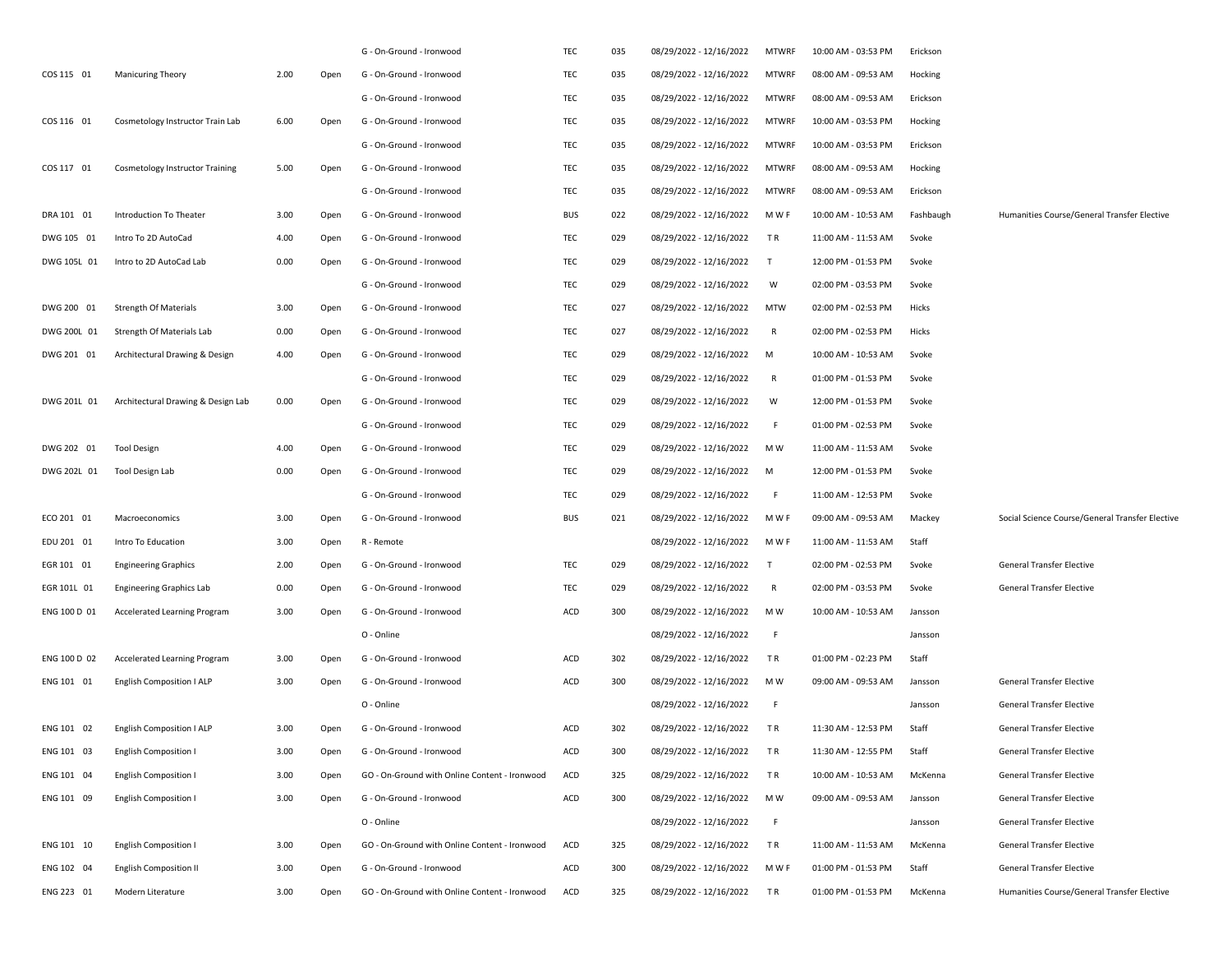| ENV 101 01  | Human Ecology                       | 3.00 | Open | GR - On-Ground with Remote Option - Ironwood | <b>BUS</b> | 021 | 08/29/2022 - 12/16/2022 | M W F        | 10:00 AM - 10:53 AM | Limback  | General Transfer Elective |
|-------------|-------------------------------------|------|------|----------------------------------------------|------------|-----|-------------------------|--------------|---------------------|----------|---------------------------|
| FOR 107 01  | <b>Field Techniques</b>             | 1.00 | Open | G - On-Ground - Ironwood                     | ACD        | 010 | 08/29/2022 - 12/16/2022 | R            | 08:00 AM - 10:53 AM | Grieshop |                           |
| FOR 112 01  | Vegetation of North America         | 4.00 | Open | GR - On-Ground with Remote Option - Ironwood | <b>BUS</b> | 019 | 08/29/2022 - 12/16/2022 | M W          | 02:00 PM - 02:53 PM | Perkis   |                           |
| FOR 112L 01 | Vegetation of North America Lab     | 0.00 | Open | G - On-Ground - Ironwood                     | ACD        | 010 | 08/29/2022 - 12/16/2022 | $\mathsf{T}$ | 01:00 PM - 04:53 PM | Perkis   |                           |
| FOR 203 01  | Soil Science                        | 4.00 | Open | GR - On-Ground with Remote Option - Ironwood | <b>BUS</b> | 019 | 08/29/2022 - 12/16/2022 | M W F        | 09:00 AM - 10:00 AM | Perkis   |                           |
| FOR 203L 01 | Soil Science Lab                    | 0.00 | Open | G - On-Ground - Ironwood                     | ACD        | 010 | 08/29/2022 - 12/16/2022 | $\mathsf{T}$ | 08:00 AM - 10:53 AM | Perkis   |                           |
| FOR 204 01  | Introduction to GIS                 | 4.00 | Open | G - On-Ground - Ironwood                     | TEC        | 029 | 08/29/2022 - 12/16/2022 | М            | 06:00 PM - 08:53 PM | Norgren  |                           |
| FOR 204L 01 | Introduction to GIS Lab             | 0.00 | Open | G - On-Ground - Ironwood                     | TEC        | 029 | 08/29/2022 - 12/16/2022 | W            | 06:00 PM - 08:53 PM | Norgren  |                           |
| FOR 209 01  | Multi-Resource Assessment           | 3.00 | Open | G - On-Ground - Ironwood                     | <b>BUS</b> | 019 | 08/29/2022 - 12/16/2022 | М            | 08:00 AM - 08:53 AM | Staff    |                           |
| FOR 209L 01 | Multi-Resource Assessment Lab       | 0.00 | Open | G - On-Ground - Ironwood                     | ACD        | 010 | 08/29/2022 - 12/16/2022 | W            | 03:00 PM - 06:53 PM | Staff    |                           |
| FOR 221 01  | Practice of Silviculture            | 4.00 | Open | G - On-Ground - Ironwood                     | <b>BUS</b> | 019 | 08/29/2022 - 12/16/2022 | W F          | 08:00 AM - 08:53 AM | Staff    |                           |
| FOR 221L 01 | Practice of Silviculture Lab        | 0.00 | Open | G - On-Ground - Ironwood                     | ACD        | 010 | 08/29/2022 - 12/16/2022 | F            | 02:00 PM - 05:53 PM | Staff    |                           |
| FOR 227 01  | Land Measurement/GPS                | 1.00 | Open | G - On-Ground - Ironwood                     | <b>BUS</b> | 021 | 08/29/2022 - 12/16/2022 | R            | 01:00 PM - 04:53 PM | Grieshop |                           |
| FOR 228 01  | Forest Health                       | 3.00 | Open | G - On-Ground - Ironwood                     | <b>BUS</b> | 019 | 08/29/2022 - 12/16/2022 | M W          | 11:00 AM - 11:53 AM | Perkis   |                           |
| FOR 228L 01 | Forest Health Lab                   | 0.00 | Open | G - On-Ground - Ironwood                     | ACD        | 010 | 08/29/2022 - 12/16/2022 | М            | 03:00 PM - 05:53 PM | Perkis   |                           |
| GLG 102 01  | <b>Physical Geology</b>             | 4.00 | Open | G - On-Ground - Ironwood                     | <b>BUS</b> | 019 | 08/29/2022 - 12/16/2022 | M W F        | 10:00 AM - 10:53 AM | Perkis   | General Transfer Elective |
| GLG 102L 01 | Physical Geology Lab                | 0.00 | Open | G - On-Ground - Ironwood                     | ACD        | 100 | 08/29/2022 - 12/16/2022 | R            | 08:00 AM - 10:53 AM | Perkis   | General Transfer Elective |
| MTH 100 05  | <b>Basic Mathematics</b>            | 4.00 | Open | GR - On-Ground with Remote Option - Ironwood | TEC        | 114 | 08/29/2022 - 12/16/2022 | <b>MTWF</b>  | 08:00 AM - 08:53 AM | Wirt     |                           |
| MTH 100 06  | <b>Basic Mathematics</b>            | 4.00 | Open | GR - On-Ground with Remote Option - Ironwood | TEC        | 114 | 08/29/2022 - 12/16/2022 | <b>MTWF</b>  | 10:00 AM - 10:53 AM | Wirt     |                           |
| MTH 103 01  | Introduction To Algebra             | 3.00 | Open | GR - On-Ground with Remote Option - Ironwood | TEC        | 114 | 08/29/2022 - 12/16/2022 | M W F        | 01:00 PM - 01:53 PM | Wirt     |                           |
| MTH 104 01  | Intermediate Algebra                | 3.00 | Open | GR - On-Ground with Remote Option - Ironwood | TEC        | 114 | 08/29/2022 - 12/16/2022 | M W F        | 02:00 PM - 02:53 PM | Wirt     |                           |
| MTH 104 03  | Intermediate Algebra                | 3.00 | Open | GR - On-Ground with Remote Option - Ironwood | TEC        | 114 | 08/29/2022 - 12/16/2022 | M W F        | 09:00 AM - 09:53 AM | Wirt     |                           |
| MTH 105 01  | Intro to Quantitative Reasoning     | 3.00 | Open | GR - On-Ground with Remote Option - Ironwood | TEC        | 114 | 08/29/2022 - 12/16/2022 | M W F        | 12:00 PM - 12:53 PM | Wirt     |                           |
| MTH 106 01  | Math for Engineering Technologies   | 4.00 | Open | G - On-Ground - Ironwood                     | TEC        | 027 | 08/29/2022 - 12/16/2022 | <b>MTWR</b>  | 10:00 AM - 10:53 AM | Hicks    |                           |
| MTH 108 01  | <b>Practical Mathematics</b>        | 4.00 | Open | G - On-Ground - Ironwood                     | TEC        | 112 | 08/29/2022 - 12/16/2022 | <b>MTWF</b>  | 12:00 PM - 12:53 PM | Sokol    | General Transfer Elective |
| MTH 110 01  | College Algebra                     | 4.00 | Open | G - On-Ground - Ironwood                     | TEC        | 112 | 08/29/2022 - 12/16/2022 | <b>MTWF</b>  | 08:00 AM - 08:53 AM | Sokol    | General Transfer Elective |
| MTH 121 02  | Principles Of Elementary Math I     | 4.00 | Open | R - Remote                                   |            |     | 08/29/2022 - 12/16/2022 | <b>MTWR</b>  | 12:00 PM - 12:53 PM | Staff    | General Transfer Elective |
| MTH 150 01  | Calculus And Analytic Geometry I    | 5.00 | Open | G - On-Ground - Ironwood                     | ACD        | 107 | 08/29/2022 - 12/16/2022 | <b>MTWRF</b> | 08:00 AM - 08:53 AM | Anderson | General Transfer Elective |
| MTH 152 01  | Calculus III                        | 4.00 | Open | G - On-Ground - Ironwood                     | ACD        | 107 | 08/29/2022 - 12/16/2022 | <b>M WRF</b> | 10:00 AM - 10:53 AM | Anderson | General Transfer Elective |
| MTH 211 01  | <b>Introduction To Statistics</b>   | 3.00 | Open | G - On-Ground - Ironwood                     | TEC        | 112 | 08/29/2022 - 12/16/2022 | TR           | 01:30 PM - 02:53 PM | Sokol    | General Transfer Elective |
| NUR 140 01  | Fundamental Concepts of Nursng Prac | 7.00 | Open | G - On-Ground - Ironwood                     | ACD        | 313 | 08/29/2022 - 12/16/2022 | MT           | 09:00 AM - 10:53 AM | Balyeat  |                           |
|             |                                     |      |      | G - On-Ground - Ironwood                     | ACD        | 313 | 08/29/2022 - 12/16/2022 | M            | 12:00 PM - 01:53 PM | Balyeat  |                           |
|             |                                     |      |      | G - On-Ground - Ironwood                     | ACD        | 313 | 08/29/2022 - 12/16/2022 | м            | 12:00 PM - 01:53 PM | Dionne   |                           |
| NUR 140L 01 | Fund Concepts of Nurs Prac Lab      | 0.00 | Open | G - On-Ground - Ironwood                     | ACD        | 113 | 08/29/2022 - 12/16/2022 | W            | 12:30 PM - 03:23 PM | Balyeat  |                           |
|             |                                     |      |      | G - On-Ground - Ironwood                     | ACD        | 113 | 08/29/2022 - 12/16/2022 | W            | 12:30 PM - 03:23 PM | Dionne   |                           |
| NUR 141 01  | Clinical Experience of Fund Concept | 1.00 | Open | G - On-Ground - Clinical Site                | AGV        |     | 08/29/2022 - 12/16/2022 | R            | 07:00 AM - 12:00 PM | Staff    |                           |
|             |                                     |      |      | G - On-Ground - Ironwood                     |            |     | 08/29/2022 - 12/16/2022 |              |                     | Staff    |                           |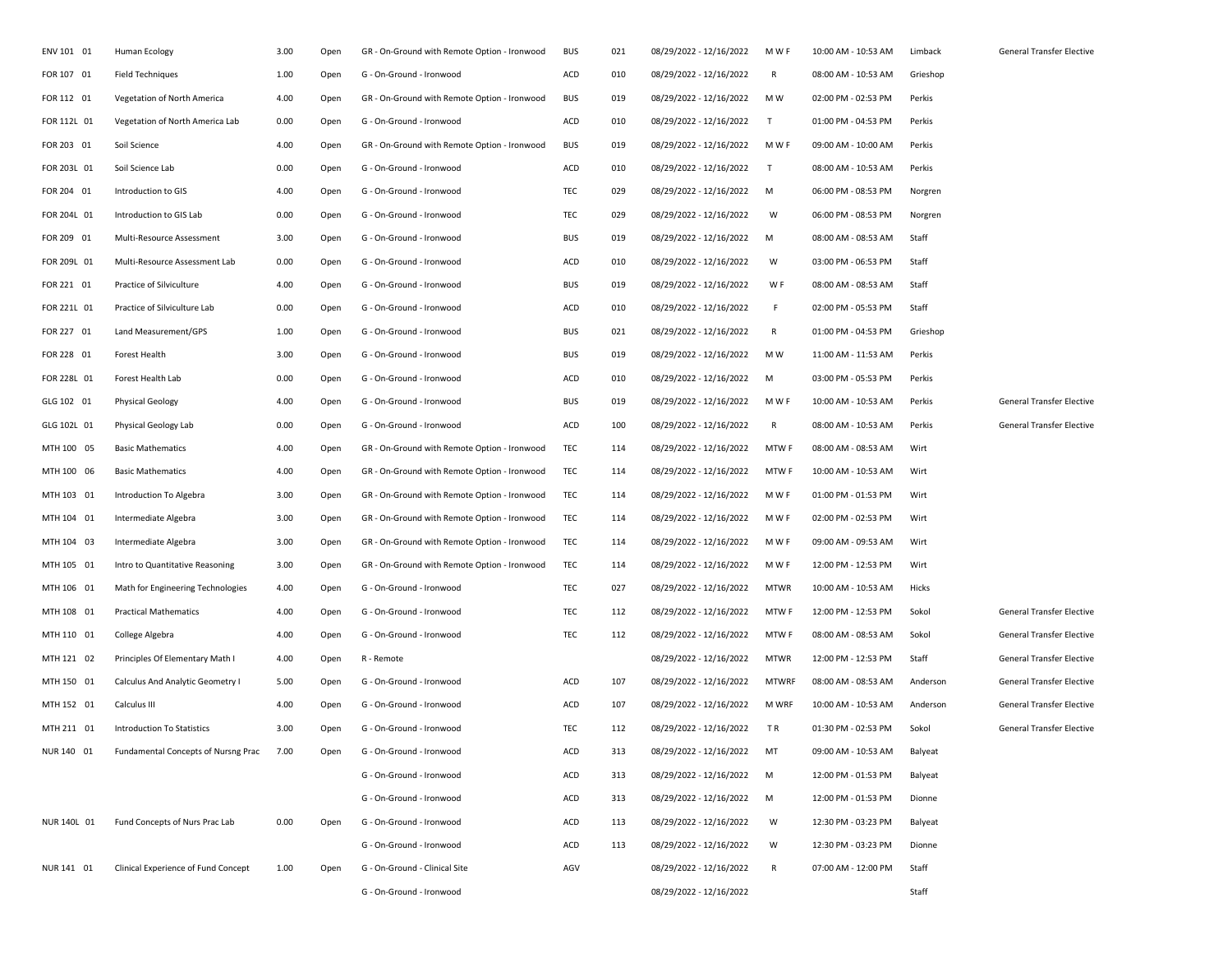| NUR 141 02  | Clinical Experience of Fund Concept | 1.00 | Open | G - On-Ground - Clinical Site | AGV        |     | 08/29/2022 - 12/16/2022 | R            | 12:30 PM - 05:30 PM | Staff        |                                  |
|-------------|-------------------------------------|------|------|-------------------------------|------------|-----|-------------------------|--------------|---------------------|--------------|----------------------------------|
|             |                                     |      |      | G - On-Ground - Ironwood      |            |     | 08/29/2022 - 12/16/2022 |              |                     | Staff        |                                  |
| NUR 142 01  | Clinical Reasoning inNursg Practice | 2.00 | Open | G - On-Ground - Ironwood      | ACD        | 313 | 08/29/2022 - 12/16/2022 | T            | 12:00 PM - 01:53 PM | Balyeat      |                                  |
| NUR 240 01  | Concepts of Nursg Pract of Adults   | 5.00 | Open | G - On-Ground - Ironwood      | ACD        | 211 | 08/29/2022 - 12/16/2022 | W            | 08:30 AM - 12:23 PM | Balyeat      |                                  |
|             |                                     |      |      | G - On-Ground - Ironwood      | ACD        | 211 | 08/29/2022 - 12/16/2022 | W            | 08:30 AM - 12:23 PM | Balyeat      |                                  |
|             |                                     |      |      | G - On-Ground - Ironwood      | ACD        | 211 | 08/29/2022 - 12/16/2022 | W            | 08:30 AM - 12:23 PM | Dionne       |                                  |
| NUR 240L 01 | Conc of Prac Stab & Unstab Lab      | 0.00 | Open | G - On-Ground - Ironwood      | ACD        | 322 | 08/29/2022 - 12/16/2022 | $\mathsf R$  | 09:00 AM - 11:53 AM | Balyeat      |                                  |
|             |                                     |      |      | G - On-Ground - Ironwood      | ACD        | 322 | 08/29/2022 - 12/16/2022 | $\mathsf R$  | 09:00 AM - 11:53 AM | Balyeat      |                                  |
|             |                                     |      |      | G - On-Ground - Ironwood      | ACD        | 322 | 08/29/2022 - 12/16/2022 | $\mathsf{R}$ | 09:00 AM - 11:53 AM | Dionne       |                                  |
| NUR 240L 03 | Conc of Prac Stab & Unstab Lab      | 0.00 | Open | G - On-Ground - Ironwood      | ACD        | 322 | 08/29/2022 - 12/16/2022 | $\mathsf R$  | 09:00 AM - 11:53 AM | Balyeat      |                                  |
|             |                                     |      |      | G - On-Ground - Ironwood      | ACD        | 322 | 08/29/2022 - 12/16/2022 | $\mathsf R$  | 09:00 AM - 11:53 AM | Balyeat      |                                  |
|             |                                     |      |      | G - On-Ground - Ironwood      | ACD        | 322 | 08/29/2022 - 12/16/2022 | $\mathsf{R}$ | 09:00 AM - 11:53 AM | Dionne       |                                  |
| NUR 240L 04 | Conc of Prac Stab & Unstab Lab      | 0.00 | Open | G - On-Ground - Ironwood      | ACD        | 113 | 08/29/2022 - 12/16/2022 | R            | 09:00 AM - 11:53 AM | Strand       |                                  |
|             |                                     |      |      | G - On-Ground - Ironwood      | ACD        | 113 | 08/29/2022 - 12/16/2022 | R            | 09:00 AM - 11:53 AM | Balyeat      |                                  |
|             |                                     |      |      | G - On-Ground - Ironwood      | <b>ACD</b> | 113 | 08/29/2022 - 12/16/2022 | R            | 09:00 AM - 11:53 AM | Dionne       |                                  |
| NUR 241 01  | Clinical Exp of Nursing Practice II | 4.00 | Open | G - On-Ground - Clinical Site |            |     | 08/29/2022 - 12/16/2022 | MT           | 02:00 PM - 10:00 PM | Staff        |                                  |
|             |                                     |      |      | G - On-Ground - Clinical Site |            |     | 08/29/2022 - 12/16/2022 |              | 02:00 PM - 10:00 PM | Staff        |                                  |
|             |                                     |      |      | G - On-Ground - Clinical Site |            |     | 08/29/2022 - 12/16/2022 | R            | 07:00 AM - 03:00 PM | Staff        |                                  |
|             |                                     |      |      | G - On-Ground - Clinical Site |            |     | 08/29/2022 - 12/16/2022 | S.           | 02:00 PM - 10:00 PM | Staff        |                                  |
|             |                                     |      |      | G - On-Ground - Clinical Site |            |     | 08/29/2022 - 12/16/2022 |              | 07:00 AM - 03:00 PM | Staff        |                                  |
|             |                                     |      |      | G - On-Ground - Ironwood      |            |     | 08/29/2022 - 12/16/2022 | R            | 12:30 PM - 03:23 PM | Balyeat      |                                  |
| NUR 241 02  | Clinical Exp of Nursing Practice II | 4.00 | Open | G - On-Ground - Clinical Site |            |     | 08/29/2022 - 12/16/2022 | $\top$       | 07:00 AM - 03:00 PM | Staff        |                                  |
|             |                                     |      |      | G - On-Ground - Clinical Site |            |     | 08/29/2022 - 12/16/2022 |              | 02:00 PM - 10:00 PM | Staff        |                                  |
|             |                                     |      |      | G - On-Ground - Clinical Site |            |     | 08/29/2022 - 12/16/2022 | M            | 07:00 AM - 03:00 PM | Staff        |                                  |
|             |                                     |      |      | G - On-Ground - Ironwood      |            |     | 08/29/2022 - 12/16/2022 | R            | 12:30 PM - 03:23 PM | Dionne       |                                  |
|             |                                     |      |      | G - On-Ground - Clinical Site |            |     | 08/29/2022 - 12/16/2022 | M            | 07:00 AM - 07:00 PM | Staff        |                                  |
| NUR 242 01  | Transition to RN Program            | 1.00 | Open | G - On-Ground - Ironwood      | ACD        | 313 | 08/29/2022 - 12/16/2022 | M            | 02:30 PM - 04:23 PM | Balyeat      |                                  |
|             |                                     |      |      | O - Online                    |            |     | 08/29/2022 - 12/16/2022 |              |                     | Balyeat      |                                  |
| NUR 242L 01 | Transition to RN Lab                | 0.00 | Open | G - On-Ground - Ironwood      | ACD        | 322 | 08/29/2022 - 12/16/2022 |              |                     | Balyeat      |                                  |
| PED 160 01  | <b>Fitness Walking</b>              | 1.00 | Open | G - On-Ground - Ironwood      | LIN        | 202 | 08/29/2022 - 12/16/2022 | M            | 03:00 PM - 03:53 PM | Betlewski    |                                  |
| PED 202 01  | Responding To Emergencies/First Aid | 2.00 | Open | G - On-Ground - Ironwood      | ACD        | 313 | 08/29/2022 - 12/16/2022 | W            | 04:00 PM - 06:53 PM | Sorensen     |                                  |
| PED 220 01  | Fundamentals Of Ski Instruction     | 1.00 | Open | G - On-Ground - Ironwood      | <b>BUS</b> | 022 | 08/29/2022 - 12/16/2022 | W F          | 01:00 PM - 02:53 PM | Vander Spoel |                                  |
| PEH 110 01  | Health Promotion/Selected Activitie | 2.00 | Open | G - On-Ground - Ironwood      | ACD        | 302 | 08/29/2022 - 12/16/2022 | W            | 03:00 PM - 04:53 PM | Staff        |                                  |
| PHY 105 01  | Introductory Astronomy              | 3.00 | Open | G - On-Ground - Ironwood      | ACD        | 107 | 08/29/2022 - 12/16/2022 | M W F        | 09:00 AM - 09:53 AM | Anderson     | <b>General Transfer Elective</b> |
| PHY 251 01  | General Physics I                   | 5.00 | Open | G - On-Ground - Ironwood      | ACD        | 107 | 08/29/2022 - 12/16/2022 | M WRF        | 11:00 AM - 11:53 AM | Anderson     | <b>General Transfer Elective</b> |
| PHY 251L 01 | General Physics I Lab               | 0.00 | Open | G - On-Ground - Ironwood      | ACD        | 107 | 08/29/2022 - 12/16/2022 |              |                     | Anderson     | <b>General Transfer Elective</b> |
| PHY 261 01  | Statics                             | 3.00 | Open | G - On-Ground - Ironwood      | ACD        | 107 | 08/29/2022 - 12/16/2022 | M W F        | 12:00 PM - 12:53 PM | Anderson     | <b>General Transfer Elective</b> |
|             |                                     |      |      |                               |            |     |                         |              |                     |              |                                  |